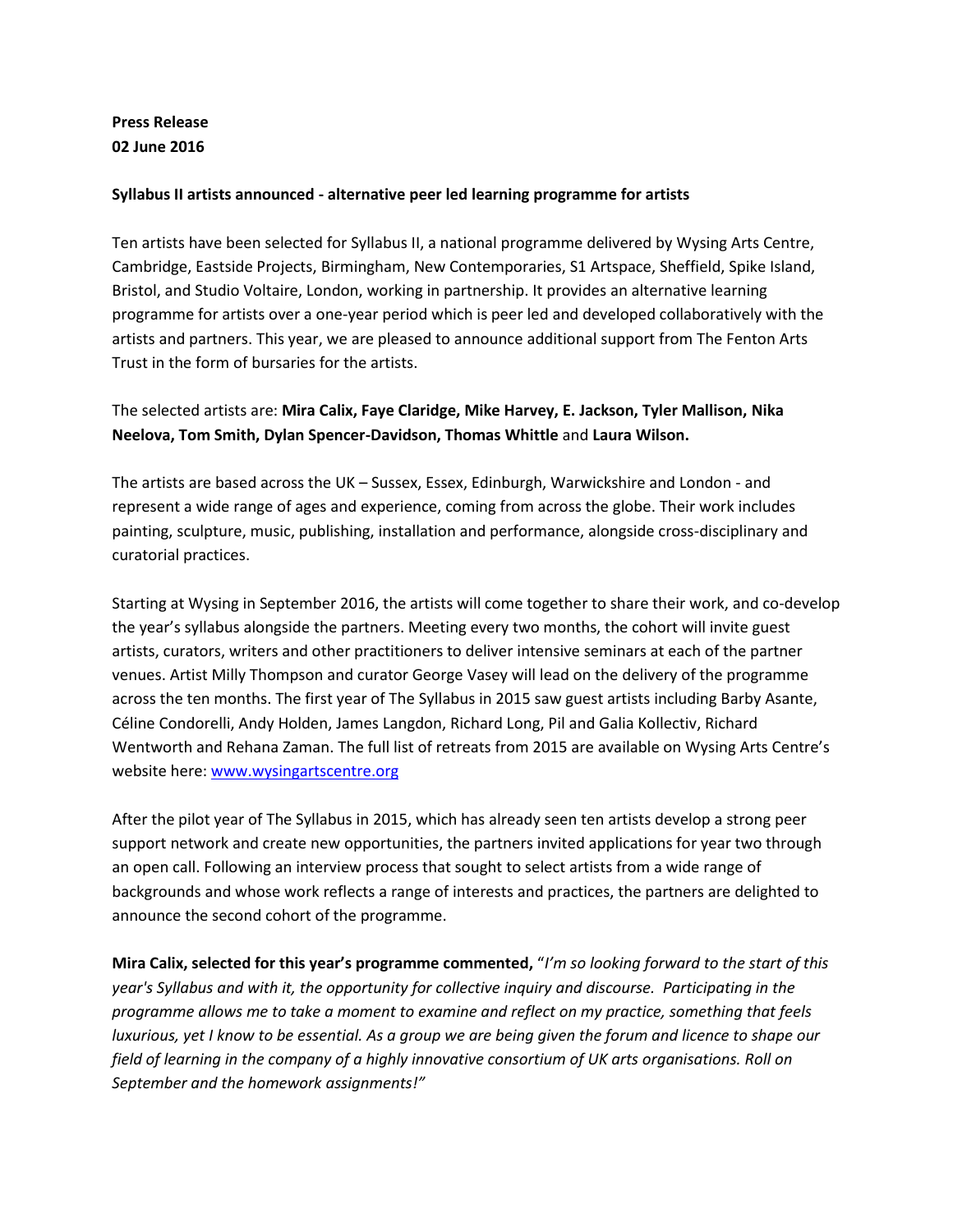**Chelsea Pettitt, Head of Partnerships at Wysing Arts Centre and Coordinator of the Syllabus said,** "*We are excited to bring this cohort together for the second year of the Syllabus. Their mutual interest and commitment to peer led and collaborative learning, alongside a wide range of backgrounds and interests, will contribute to a very diverse programme throughout the year. Each artist has a unique approach to their practice which should certainly create an inspiring support network."*

For press information contact Nicola Jeffs – nicolajeffspr@gmail.com / 07794694754

#### **Notes to Editors**

#### **Artists Biographies**

**Mira Calix** is a British award winning artist, composer and performer born in South Africa and currently based in rural Suffolk. Music and sound have always been a key component of her work, which she continues to integrate with visual media and technological innovation to create multi-disciplinary installations and performance works. Collaboration is at the heart of Calix's practice, often working with visual arts, scientists, architects and musicians. She is particularly interested in how sculpture, performance and installation can make an impact on public spaces with the audience influencing and activating the work. Recent commissions include The ADA Project with Conrad Shawcross, the Vinyl Factory, London and Peninsula Hotel, Hong Kong (2016) Moving Museum 35, Nanjing University of the Arts, China (2016), Trichotomy, Southwark Arts Council (2015) and Inside There Falls, Sydney Festival (2015).

**Faye Claridge** lives and works in rural Warwickshire and her work is often site-specific, activated by the public and rooted in historical ideas. Claridge is fascinated by national and personal identity and how notions of tradition or folklore can influence current, shifting identities. Her photographs, sculptures and installations are often inspired by collections, archives or landscape and look to recreate past events in order to fuel questioning around history and storytelling, and the participants' place within it. Recent solo exhibitions and commissions include *Kern Baby*, Library of Birmingham (2016) and Compton Verney, Warwickshire (2015), *Weighty Friend*, Ironbridge, Shropshire (2015), and *Children Then and Now* with the Heritage Lottery Fund in Warwickshire (2014-15); recent group exhibitions include *Tattoo*, Rspace, Ireland (2016) and *Harvest*, Metal, Peterborough and Studio Orta, Paris (2015).

**Mike Harvey** was born in Belfast and lives and works in London. Harvey's installation work encompasses prints, sculpture, text and video and looks at the formation and boundaries of personal space. He is interested in how these boundaries contribute to the feeling of displacement and belonging, individual and structure, fascination and fear. He analyses the memories and integration of the personal, versus memorialization and commemoration of the societal. Recent solo exhibitions include Brick Biter, fourFOLD, London (2015), 1/2 cut chromes, OUTPOST, Norwich (2015), So Swamped So, Xero, Kline & Coma, London (2015) and the group exhibition The MAC International at The MAC, Belfast (2014).

**E. Jackson** was born in Manchester and lives and works in Essex after many years living abroad. Jackson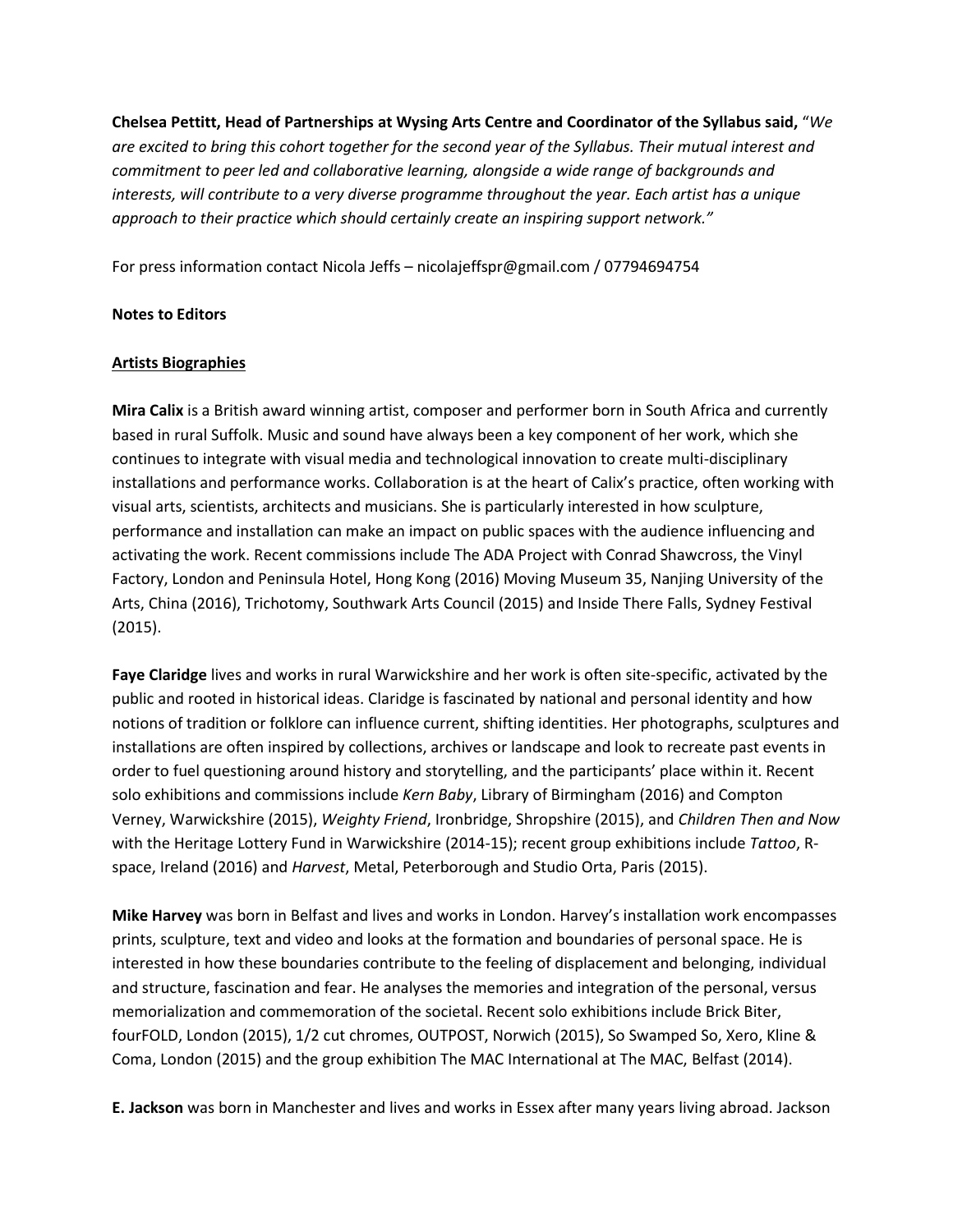uses painting, printmaking, photography and objects to explore the ambient space of experience and the geometrical space of the picture plane. Her interest lies in how time-based theories from natural science and philosophy translate into frameworks for composition, surface and scene in painting. Specifically, can a painting be made within the same temporal space as experience? She also produces small print editions and artists' books for individuals, public collections and national libraries. Recent and forthcoming exhibitions and publications include Esparto (collaboration), Museu Molí Paperer de Capellades, Barcelona, Spain (2016) Immersion, as part of Intuitive Projects by artist Ignacio Acosta and Folio for The Temporal School of Experimental Geography publication (2016).

**Tyler Mallison** is a British-American artist living and working in London. Through a combination of installation, painting, sculpture, photography, video, animation and digital drawing, his work gives form to an 'uncertain space'— characterised by traces of the ephemeral and actions that introduce the medium of time, body and movement. Both research and material exploration are integral to his process—drawing on diverse subjects that span consumerism, philosophy, psychology, semiotics, science and digital technologies. Recent exhibitions include Tools of Resilience, Space Studios, The White Building, London (2016), FORÅRSUDSTILLINGEN, Spring Exhibition, Kunsthal Charlottenborg, Copenhagen (2016), Show What You Want Show 2: Platform Platvorm, Melkweg, Amsterdam (2015) and Fingers Crossed III, The Wonder Inn Gallery, Manchester (2015).

**Nika Neelova** was born in Moscow, Russia and lives and works in London. Her sculpture explores a posthuman landscape and are often dysfunctional replicas of daily objects. Neelova is interested in the material processes involved in translating an object into another medium, decoding and recoding it into its new reality, altering its internal structure and eliminating its original purpose. Recent solo exhibitions include FAULTS FOLDS FALLS, Vigo gallery London (2015) and I lean to you numb as a fossil. Tell me I'm here, Ron Mandos, Amsterdam (2014); group exhibitions include Archeologia e Architecture, Fondazione 107, Turin (2015) and The Sky is a mountain, Foundation Stifelsen 3,14, Bergen, Norway (2015).

**Tom Smith** lives and works in London. Working in print, text, video, and sculpture, Smith tests the shifting and unstable border between the fictive and the actual, looking at the loyalty of images to their subjects. He is interested in how fictitious stories can impact our perception of the present, and how definitions of value and changes in the nature of technology can contribute to creating uncertainty. Smith confronts the fundamental anxiety about what constitutes an authentic experience. Recent exhibitions include

Stolen Tear, Unit Projects, Blackpool (2015) Showdown, Bloc Projects, Sheffield (2015), TomTom, Model Gallery, Liverpool (2014) and Vulcan Point, Embassy Gallery, Edinburgh (2014).

**Dylan Spencer-Davidson** was born in Washington D.C, USA and lives and works in London. Spencer-Davidson's work incorporates music, text, performance, online media and video. He is interested in questioning the reality of perception, the functioning of the human mind and the shortcomings of logic. The work often slips between virtual and 'real' worlds – opening up a subtle crack between the two, offering a glimpse of experience free of the violence of normativity. Recent exhibitions, performances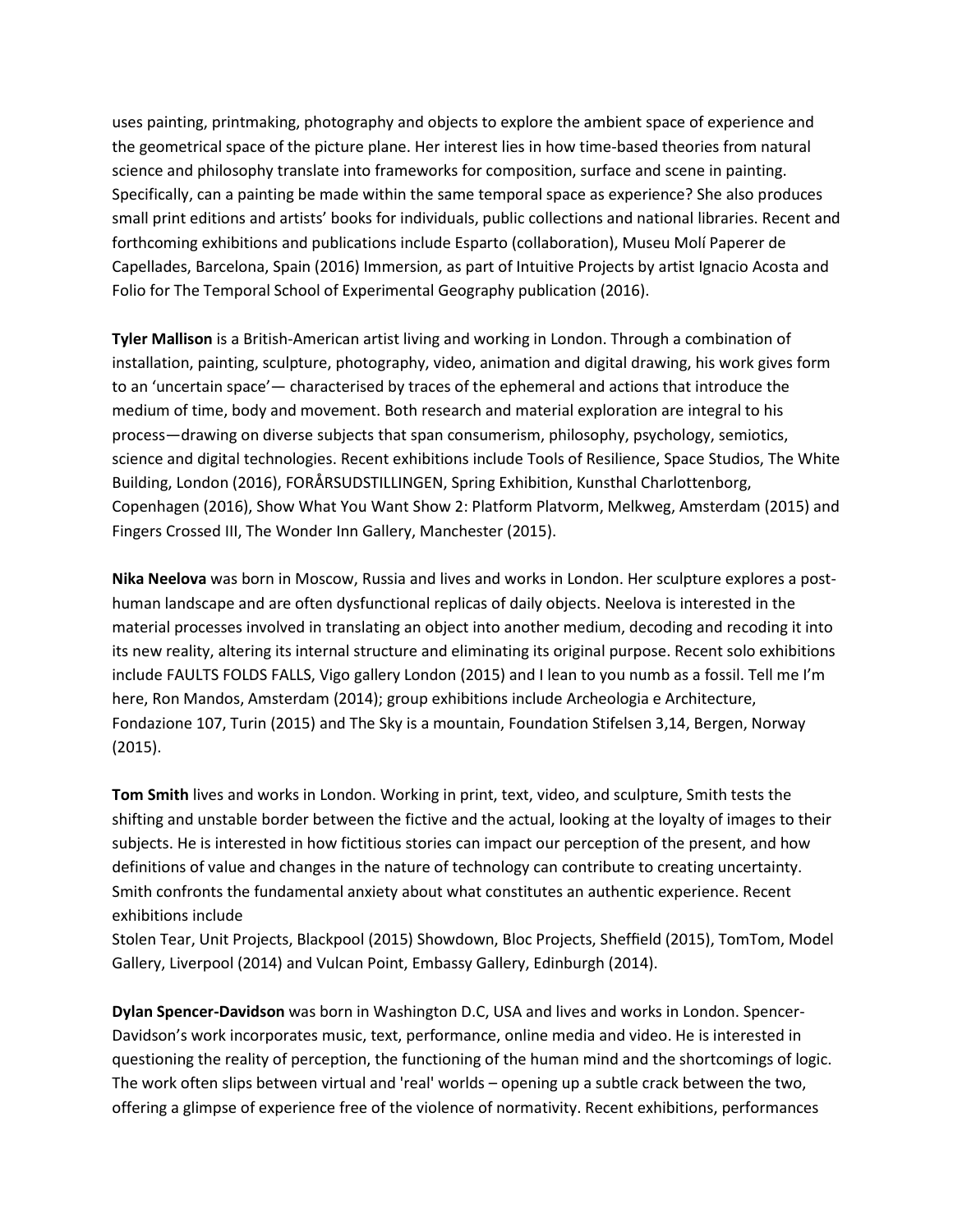and screenings include The One Minutes, Eye, Amsterdam, NL (2016), Open Film 2016, Outpost, Norwich (2016), Recommended 4 errbody, Art Licks Weekend, London (2015), Ariel 2.0, Bold Tendencies, London (2015) Kunstnacht Konstanz & Kreuzlingen, Kreuzlingen, CH (2014) and I Keep Dreaming of You Every Single Night Last, G30, Berlin (2013).

**Thomas Whittle** lives and works in Edinburgh. His practice encompasses painting, drawing, sculpture, performance, and writing; often bringing these mediums together. Whittle produces images through an exploration into pattern, texture, tone, journey, accident and failure, but always with a keen interest in the materials used. Recently, he has moved into analogue photography, developing and manipulating celluloid film in the dark room and focused on making small publications. In 2016, He founded the publishing company the Long Distance Press with the artist Adam Shield and in 2015, the online curatorial project MONOMATIC. Recent curated and solo exhibitions include The Number Shop, Edinburgh (2016), Slide Night #3, Rhubaba, Edinburgh (2016), RIFF at Baltic Project Space (2013-14) and I Against I: Part I and Part II, at the Northern Gallery for Contemporary Art, Sunderland (2013).

**Laura Wilson** was born in Belfast and lives and works in London. Raw building materials and the ephemeral qualities of light and movement are the main source materials in Wilson's work, which manifests itself as performative, sculptural or architectural intervention. In constructing and relocating physical objects and events, her work investigates how memory and knowledge is created, stored and translated, posing questions around labour, skill and the manipulation of material. Recent exhibitions include Politics of Food 3, Delfina Foundation (2016), Fold and Stretch, Site Gallery, Sheffield, UK (2016), Brick Project at RIBA, London, UK (2016), Black Top, Whitstable Biennale 2014, Whitstable, UK (2014) and Pattern for a Dark Lantern, for Café Curio at Camden Arts Centre, London, UK (2013).

#### **Partner Organisations**

**Eastside Projects** is an international centre of excellence based in a free public gallery that is being imagined and organized by artists, in partnership with Birmingham City University. Eastside Projects makes art public; commissioning, producing and presenting experimental art practices and demonstrating ways in which art may be useful as part of society. The influential Extra Special People programme develops regional talent positioned in a hyper-local and super-international context. Eastside Projects provides vital infrastructure and supports best practice by establishing and exercising new models for artists and curators to research, produce and thrive.

**New Contemporaries** is the leading UK organisation supporting emergent art practice from British Art Schools. Since 1949 New Contemporaries has consistently provided a critical platform for new and recent fine art graduates primarily by means of an annual, nationally touring exhibition. Independent of place and democratic to the core, New Contemporaries is open to all. One of only two open exhibitions in the UK, participants are selected by a panel comprising influential art figures including curators, writers, and artists often who have themselves previously been a part of the New Contemporaries, and a rigorous process that considers the work within a broad cultural context.